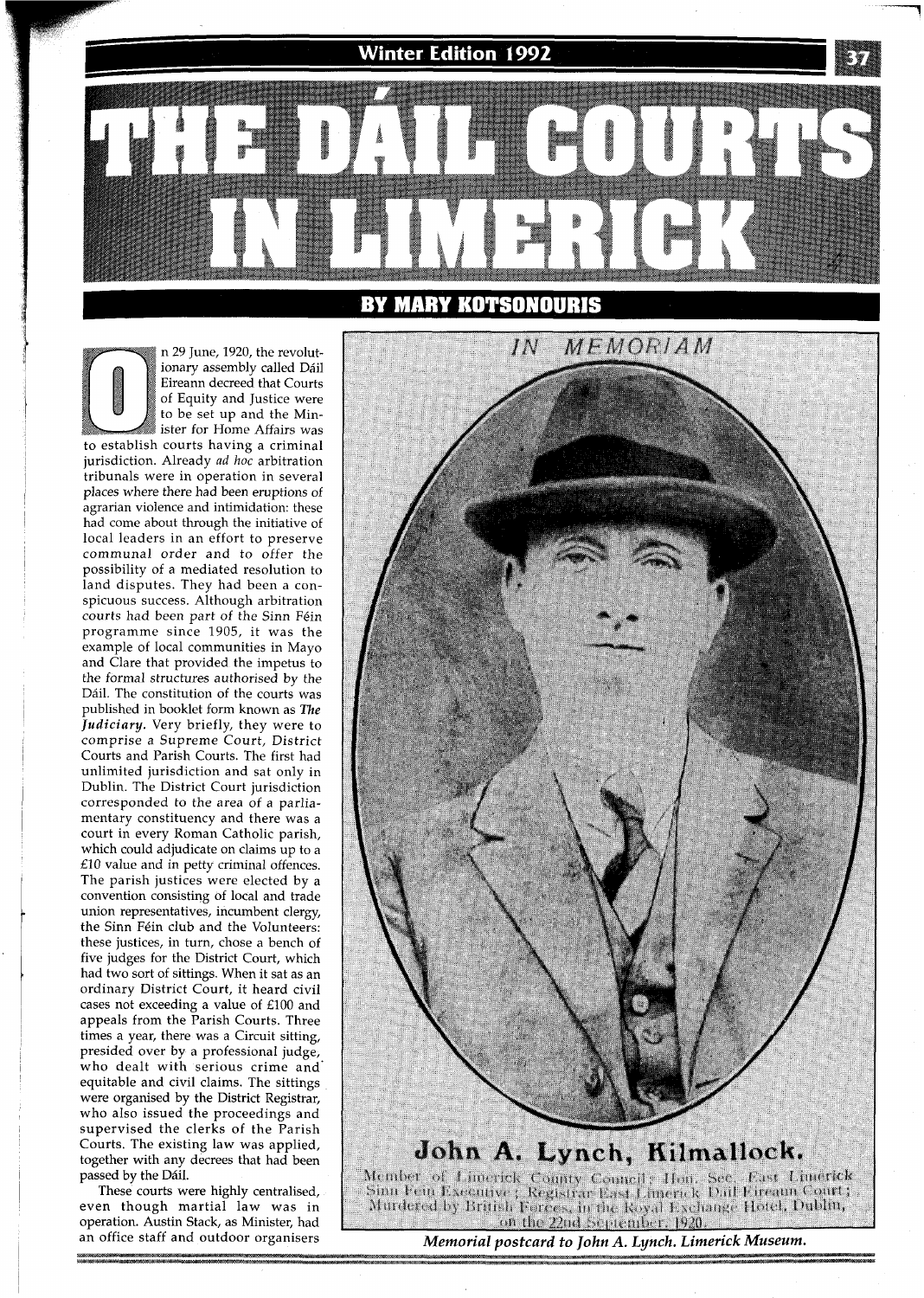## The Old Limerick Journal



*1920 court dia y of John A. Lynch, Kilmallock, registrar of East Limerick Ddil Court. Limerick Museum.* 

solely for the administration of the courts and every detail of their practice was controlled and critically examined. In fact, they were grafted on to the arbitration tribunals which had already taken upon themselves a rough coercive jurisdiction, and it may well be that, because the ground had been thus prepared, the courts were up and running in a very short time. It also helped that their outrageous usurption of "the King's justice" could be veiled behind the fiction of voluntary arbitration! Though not for very long - the courts were suppressed along with Dáil Eireann and there were regular reports of intervention and arrests. In the *Tipperay People* of 16 July, 1920, it was said that a court in Limerick had been raided by armed police who carried away documents and arrested two men. However, apart from disruption, the raids made little inroads in suppressing the courts: cunning and conspiracy kept them going, albeit underground, during the period of the Terror, as it came to be called. In the meantime, by a combination of persuasion and threat, the established courts were boycotted, people no longer reported for jury duties and most of the justices of the peace resigned their commissions. Most local authorities brought all their proceedings in the new courts such as rates, enforcement of health regulations and summonses under the School Attendance Acts. Contemporary newspapers reported the County Courts and Petty Sessions frequently adjourned after five minutes because there were no cases in front of them. Cahir Davitt was a young barrister practising on the Western Circuit and he recalled that even before the formal establishment of the Dail Courts there had been a steady erosion of business from the statutory courts, which would be informed that "the matter had been settled elsewhere". Within a short time, he was appointed a circuit judge by Austin Stack along with another barrister, Diarmuid Crowley. James Creed Meredith, K.C. and Arthur Clery, Professor of Law at U.C.D., were the judges of the Supreme Court. Conor Maguire and Kevin O'Shiel had already been made Land Court judges, and these six men were the only salaried judges: moreover, apart from some initial outlay, these extraordinarily numerous courts were self-financing!

The first place that Judge Davitt travelled to was Limerick, when he set out to take-the South-East Circuit in October, 1920. He travelled in considerable secrecy and using a false identity. He made contact with John McNeice, the District Registrar for Limerick City, before travelling on to Cork. Because of the disturbed conditions and the danger of letters being intercepted, the arrangements had to be made personally. When he returned to Limerick within a few days to take the sittings that McNeice had set up in the meantime, Davitt had a close encounter with the military who had taken over Cruise's Hotel, where he had stayed on the outward journey. He narrowly escaped arrest by putting on a bold front, while successfully extricating his suitcase at the same time! The two judges who sat with him in the following days were Stephen O'Mara and Michael

O'Callaghan, who had been Mayor of the city and was to be murdered by Crown Forces the following spring. Davitt then proceeded to East Limerick to preside at Circuit sittings in conditions fraught with even more danger. Nicholas O'Dwyer, whom he remembered as a student in U.C.D., acted as his Registrar on that occasion. It was during this period, when he was waiting at Limerick Junction for a train, he heard that his colleagues, Judge Crowley, had been arrested for holding a court in Ballina, Co. Mayo, an offence for which he was subsequently sentenced to two years' penal servitude, which meant that Cahir Davitt had to do all the circuit sittings possible throughout the country until after the Truce.

The court in Limerick city was distinguished by its refusal to be bullied by the Ministry for Home Affairs. John McNeice was an exceptionally good Registrar: moreover, he was very experienced in legal matters, having been managing Clerk of the Limerick office of a Tullamore solicitor. One of the worst failings of the Dail Courts was the difficulty in having their judgements enforced. This was meant to be the task of the Irish Republican Police, who were military men and were liable for other duties: they also resented the fact that they were not paid for the work. McNeice arranged for a court messenger to be engaged at a modest wage to take care of this, with the approval of his court's Trustees, but Stack absolutely refused to countenance this departure from his scheme. It was very shortsighted, since the acceptability of the courts depended on the perception of the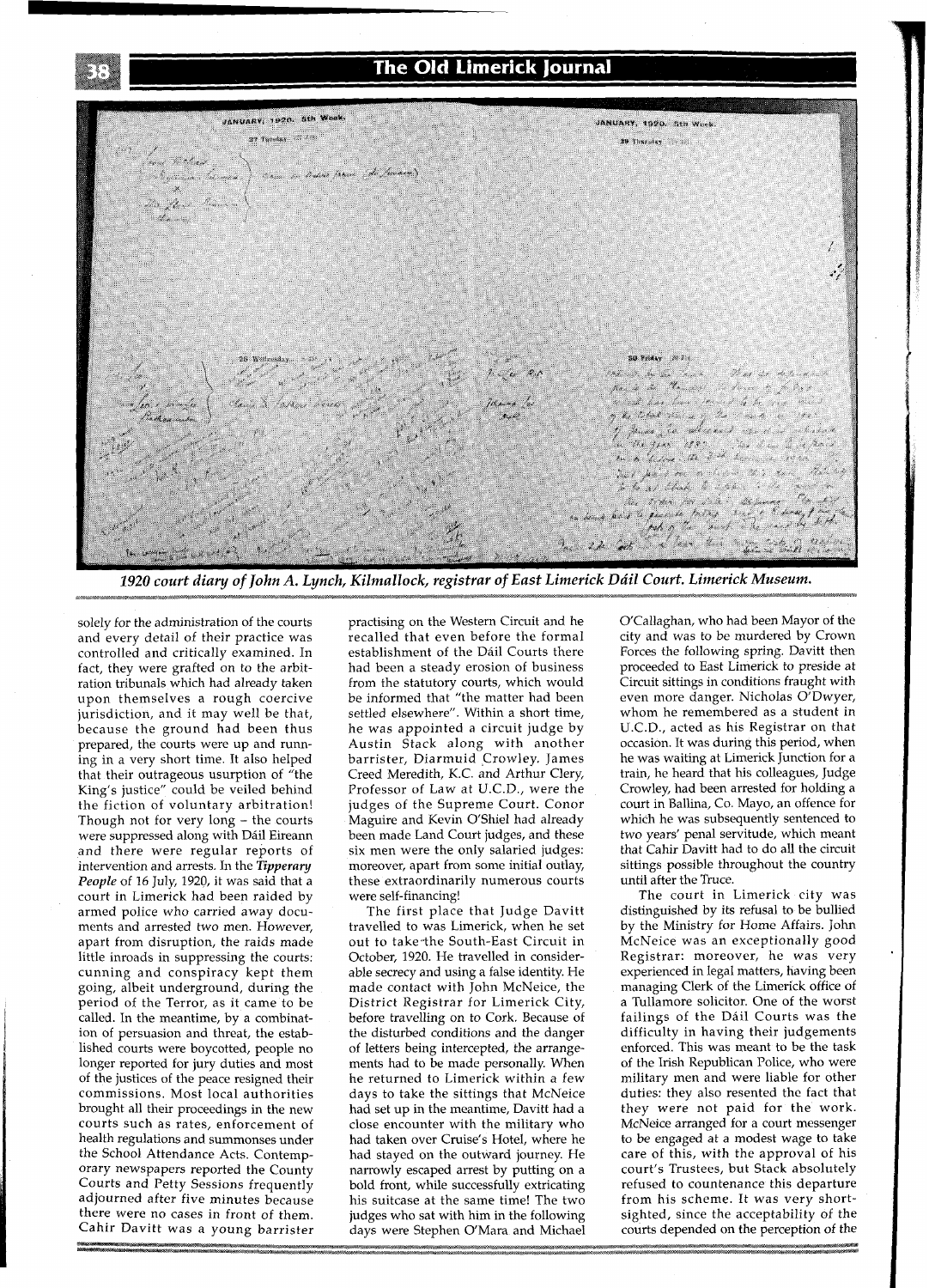## **Winter Edition 1992**



*M.P. Colivet, George Clancy and Robert Monteith in volunteer uniform.* 

public that their orders would be executed, but only in Limerick did the personnel refuse to accept this maddening bureaucracy: it is important to bear in mind that the messenger, like the registrar, would have been paid out of the court's own funds. McNeice offered his resignation: Mrs. O'Donovan, the Deputy Mayor, refused to accept it and angry telegrams flew in both directions. Fortunately, McNeice went on working but it was not until after the Treaty, when Stack was no longer minister, that the matter was settled. Fr. O'Carroll, who was president of St. John's Parish Court, travelled up to Dublin to see Eamonn Duggan, who was Minister for Home Affairs in the Provisional Government, and it was formally agreed that Mr. McNeice would receive a salary of E200 per annum, backdated to November. Not that the problem of execution was solved; McNeice wrote to Duggan in January 1922, that the Limerick Workers' Housing Association was preventing the volunteers carrying out decrees for possession, adding prophetically, **l...** until a properly established paid police is formed, decrees of this nature cannot be executed'. In the previous October, Thomas Geary, James Casey, Martin Griffin and James Carew, all of whom had been Parish Justices, were appointed judges in the Limerick City District in place of Liam Forde, who had resigned, Robert de Courcy who was still in detention, Stephen O'Mara, who was in America and Daniel Griffin, who had not attended sufficiently. The Circuit Court' had sat for several days in the city a short time previously, as advantage was taken of the peace afforded by the Truce in July, 1921, to increase the activity of the courts on every level.

West Limerick District had the distinction of having the only woman Registrar, Brigid Kennedy, certainly for the longest period when the courts were reconstitued in June, 1921. She reported that the District Court had been able to

function during the worst period of the Troubles and had not only been able to hear and adjudicate on thirty cases, but had ensured that all its orders, bar one, had been carried out. The position of a parish justice was highly regarded and there was great competition to be elected. In Abbeyfeale there was a sharp battle following the convention, in October, 1921, between the Labour candidate and a member of the Meenbela Sinn Fein Club. It was alleged that the first man was not in a union affiliated to the I.T.G.W.U. at the time, and in retort, his supporters claimed that Meenbela was not properly in the parish of Abbeyfeale. The rules were taken very seriously, and where there was dissatisfaction, there was an attempt to base it on an allegation of incorrect procedures: in spite of the general instability of the times, no one openly defied the court as an institution or had the temerity of Alice in Wonderland to point out that it was only a cardboard court! While a priest was often elected president of his local court, his calling did not insulate him from criticism by a disgruntled litigant nor ensure any special respect from the Ministry of Home Affairs. When Fr. David Fitzgerald, Abbeyfeale, reasonably pointed out that a man who had been fined for blocking a drain, and had complained to stack should have instead appealed the decision in the District Court, the latter primly replied that he considered it his duty to investigate every complaint. Father Punch of Ballylahill defended himself against an allegation of prejudice, and said that he acted as judge, registrar and summonsserver during the Black-and-Tan times when "many people wanted the case adjourned in the hope that because of the Terror, it might never be heard". Father Carroll's court had taken the responsibility of allowing a litigant to take his case to 'enemy courts' but his plea that the man would not therefore be penalised was adamantly refused by Home

Affairs, who never acknowledged that people on the ground were in a much better position to judge a situation in the light of commonsense than officials in Dublin were.

The District Court of East Limerick seems to have had an eventful tenure. The litigants appear as being particularly tenacious in the assertion of what they conceived to be their legal right. At/the Spring Circuit 1921 an executor was driven to apply to Judge Davitt for an injunction to restrain the widow of the deceased from interfering in the administration. A man, disappointed in a decision, wrote a very long letter denouncing one of the Parish Justices as a man who had kidnapped him to stop the writer taking a case against him at the Limerick Quarter Sessions in October, 1921. However, the case that dominated the East Limerick District and had repercussions at the highest level for several years concerned a dispute about two fields between John Collins and his cousin Matt. It would be quite impossible to give any short account of the ramifications of this affair - the present writer devoted an entire chapter to it in a recent thesis and that barely covered the legal aspects  $-$  but suffice to say that it provoked rows between the I.R.A. and Ddil members, Judge Davitt and the Ministry and provided the only written judgement of the Winding-up Commission in 1923, as well as being the subject of all kinds of representations made by budding politicians on behalf of the warring parties. The case came before the East Limerick District Court in both its ordinary and circuit sittings, then to the Supreme Court; fresh proceedings were then brought in the Chancery Division of the High Court and finally to the Judicial Commissioners who delivered a 12-page judgement by the Chief Commissioner; he used the opportunity to answer the mean-minded and unfair attack on the Dáil Courts which Kevin O'Higgins had made in the Dáil three months previously. Of the legal personalities involved, one of the solicitors, Hugh O'Brien Moran, was to become County Registrar of Limerick in the new dispensation and two of the barristers - Michael Binchy and Michael Comyn were later appointed Circuit Judges.

After the Treaty, the Dail Courts entered into a period of expansion and consolidation. Outside of Dublin and Northern Ireland, no other effective courts were functioning and other barristers had to be drafted in to serve as temporary judges so heavy were the lists of cases to be heard in the busy circuits. Prisoners had heretofore been detained at Limerick Watch House, being fed on a very dreary diet of tea, bread, Woodbines and the occasional treat of cheese: the bill from Messrs O'Leary & Sons, Grocers, came to E5.13.9d. for a month, but the Provisional Government directed on 20 January, 1922, that prisoners sentenced in the Republican courts were to be kept in the gaols recently handed over by the